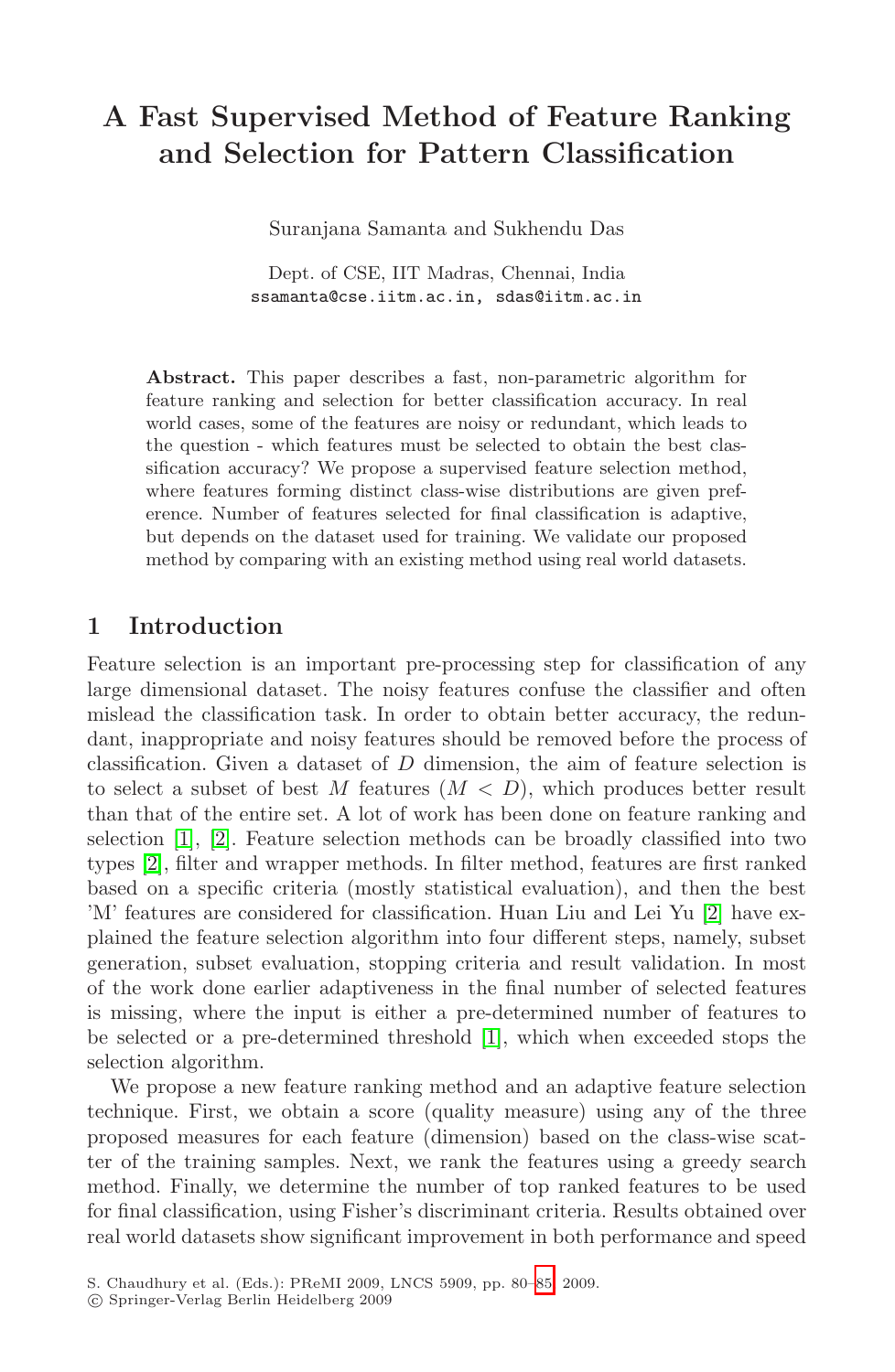when compared with one of the current state of the art [1]. The next few sections give a detail discussion of the different steps of the algorithm.

# **2 Feature Selection and Ranking**

The overall process consists of two steps - feature ranking and selecting the appropriate number of features in the final set. For speedup in computation a greedy method has been used, where we assume the top  $M$  ranked features to give better classification result than the total set.

### **2.1 Feature Ranking**

A good feature subset should have low within-class scatter and large betweenclass scatter. In an ideal case, instances of a good feature or a subset of features belonging to a particular class, should form a compact non-overlapping cluster. In such a case, we expect C non-overlapping clusters  $Cr_j$ ,  $\forall j = 1, 2, ..., C$ , where C is the number of classes. We obtain a class label,  $\psi(Cr_j)$ , for each of the C clusters formed, where  $j = 1, 2, ..., C$ . Let  $class(i)$  denotes the class label of the  $i^{th}$  training sample. To calculate the  $\psi(Cr_j)$  for a cluster  $Cr_j$   $(j = 1, 2, ..., C)$ , we *find the class label from training data, which has the highest number of instances in*  $Cr_i$ . In this way all clusters are approximated by the distribution made by instances of training samples belonging to each of the distinct classes.

The method for computing  $\psi(Cr_i)$ ,  $\forall j = 1, 2, ..., C$ , depends of the clustering algorithm used, which has been implemented in two ways. One way of clustering is to fit a 1-D Gaussian function separately on the data instances belonging to each of the classes using GMM (Gaussian Mixture Model). The class assignment for a cluster is the class label for instances of the training data used to fit the Gaussian curve. The other way of clustering is FCM (Fuzzy C-Means), an unsupervised algorithm, for C clusters. To compute the  $\psi(.)$  for C clusters in this case, we form a confusion matrix  $(CM)$ , where we calculate the number of instances of different classes (as given in training data) present in each cluster. The rows of CM correspond to the C clusters formed using FCM and the columns of CM corresponds to the C classes of the training dataset. Computation of  $\psi$ involves: *(i)* Convert the elements of  $CM(C \times C)$  to a probability, using number of samples in each class; *(ii)* Obtain a class label  $\psi$  for each cluster, having maximum probability (row-wise) in a cluster.

After obtaining the  $\psi$  for each cluster, we determine the probability (soft class labels) of each instance belonging to each of the C clusters given by  $p(k|i)$ ,  $k = 1, 2, ..., N$  and  $j = 1, 2, ..., C$ ; to incorporate fuzziness in the ranking process. Based on this clustering result, we calculate  $P(k) = max(p(k|j))$ ,  $\forall k =$  $1, 2, \ldots, N$ , where N is the total number of training samples. We find a score for each feature (dimension) based on its class-wise distribution in each cluster. We assign a penalty for the occurrence of all instances i belonging to  $Cr_i$  whenever  $class(i) \neq \psi(Cr_i)$ . Class information is used to obtain how many instances of all other classes exist in a cluster. We calculate a probabilistic score based on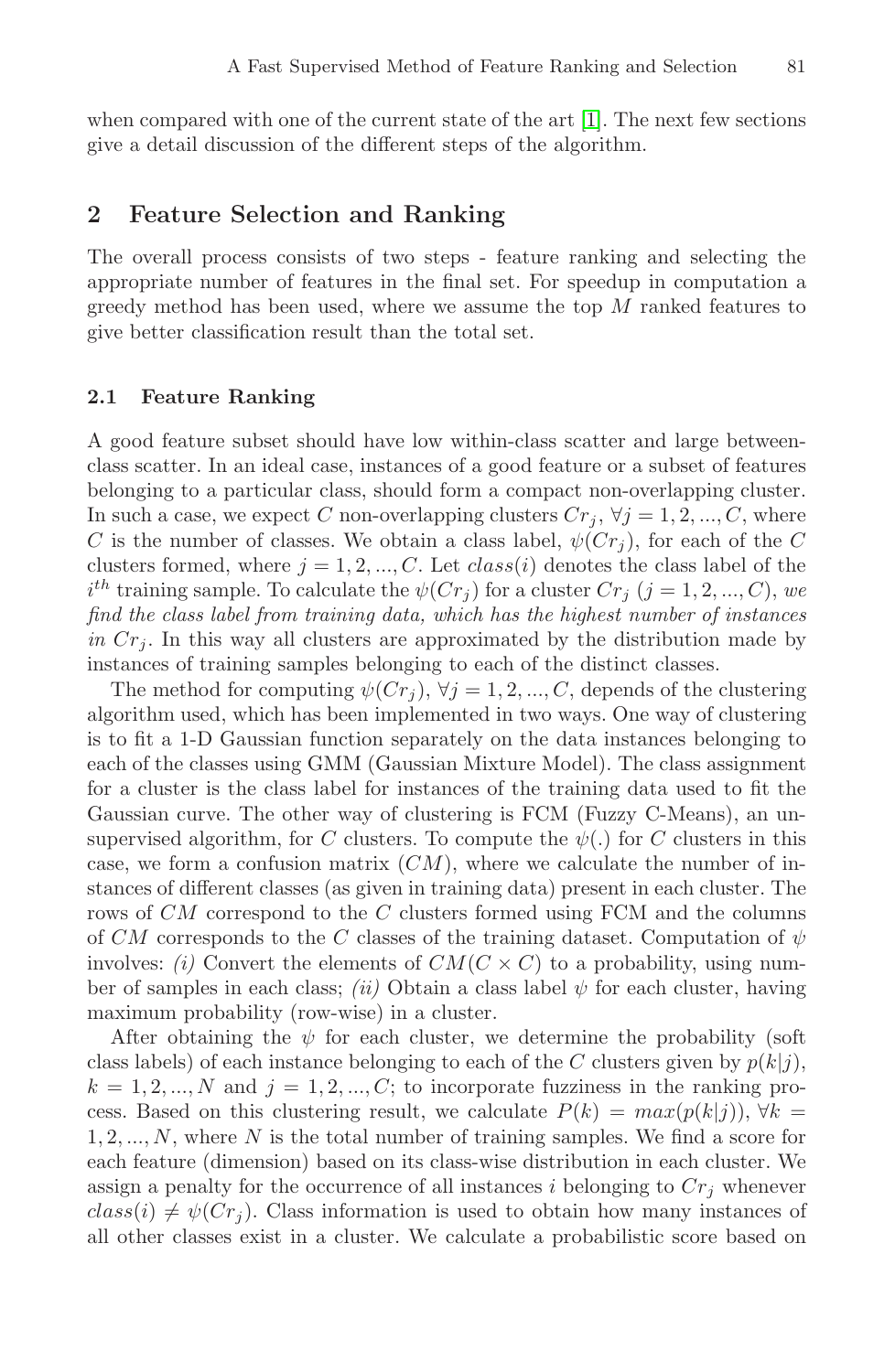#### 82 S. Samanta and S. Das

the concept of Cohen-Kappa  $(\kappa)$  measure [3], which is used to measure interclassifier agreement. Though we are not dealing with multiple classifiers here, we calculate the agreement between original class label of the training data with the class labels  $(\psi)$  assigned by clustering, using the Cohen-Kappa measure. This measure gives an indicator of how well the clusters are formed according to the original class-labels. So, we calculate the first measure:  $S_1$ , as,

$$
S_1 = (c_1 - c_2)/(N - c_2) \tag{1}
$$

where,  $c_1 = |\{k|class(k) = \psi(Cr_j), k \in Cr_j \,\forall j = 1, 2, ..., C\}|$  and  $c_2 = |\{k|class(k) \neq \psi(Cr_j), k \in Cr_j \,\forall j = 1, 2, ..., C\}|.$  We extend this idea to calculate another fuzzy measure:  $S_2$ , as,

$$
S_2 = (\phi_r - \phi_c)/(N - \phi_c)
$$
 (2)

where,  $\phi_r$  and  $\phi_c$  are similar to relative-agreement and chance-by-agreement of Cohen-Kappa [3] which is given by,  $\phi_r = \sum_{j=1}^{C} \sum_{k \in Cr_j} P(k)|_{class(k)=\psi(Cr_j)}$  and  $\phi_c = \sum_{j=1}^C \sum_{k \in Cr_j} P(k)|_{class(k) \neq \psi(Cr_j)}$ .

The third measure:  $S_3$  is based on the principle that the matrix CM should be diagonal in an ideal case which can be expressed as,

$$
S_3 = (1 + [sum(CM) - trace(CM)])^{-1}
$$
 (3)

The last stage of the feature ranking process involves sorting the feature dimension sequentially based on any one of the measures  $(S_1, S_2 \text{ or } S_3)$ . At any stage of iteration, let  $F_s$  be the set of selected features and  $F_{us}$  be the remaining set of features. Once a feature is ranked, it is removed from  $F_{us}$  and is added to  $Fs$ . The feature with the highest score is ranked first. The next ranked feature should not only have good score but also shoul[d b](#page-3-0)e distinct or non-correlated with the already selected features in order to contribute to better classification accuracy. Hence, for obtaining the next feature to be ranked, we consider the correlation between all pairs of features  $f_t$  and  $f_s$ , where  $f_t \in F_{us}$  and  $f_s \in F_s$ . For obtaining the next ranked features from  $F_{us}$ , we compute the difference in the score calculated of the feat[ur](#page-5-3)e and the mean of the correlation of that feature with other set of features selected in  $F_s$ . The feature with the maximum value is chosen as the next ranked feature. This process goes [on](#page-5-3) until  $|F_s| = D$  and  $|F_{us}| = NULL$ . The total method has been described in Algorithm 1.

### **2.2 Feature Selection**

After the process of feature ranking, the best M features must be selected. We choose the popular Fisher's discriminant criteria  $[4]$ , for selecting a subset of M features from D rank-ordered features  $(M < D)$ , which is given by  $trace(S_w^{-1} \times$  $S_b$ ) where,  $S_b$  and  $S_w$  are the between-class and within-class scatter matrix [4]. Fisher's criteria is computed for the top ranked features, at each iteration with increasing dimension. This criteria when observed with increasing number of features in the dataset, shows an abrupt change in the gradient at a point. The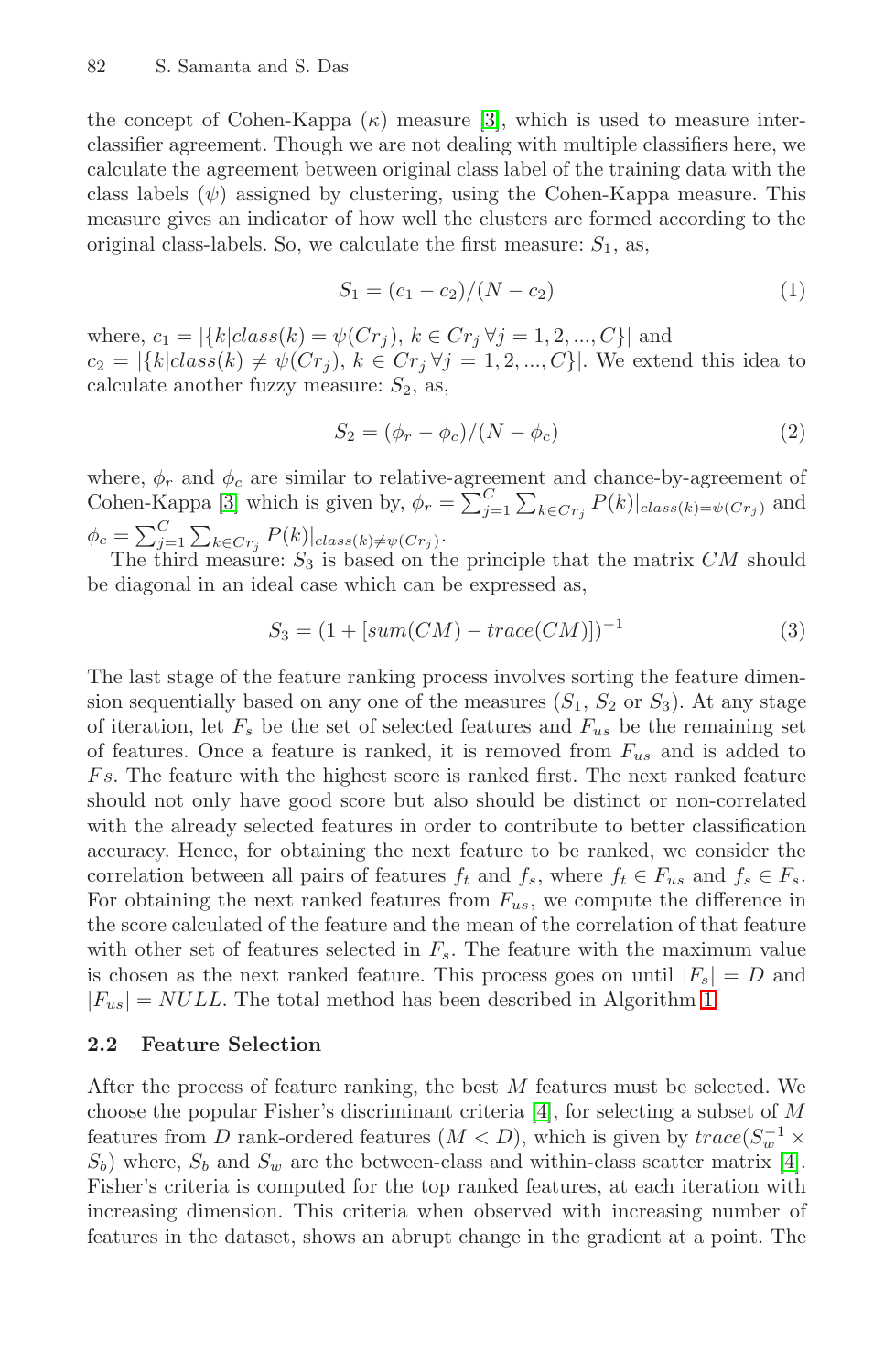<span id="page-3-0"></span>

| <b>Algorithm 1.</b> Algorithm for ranking the feature set.                                                |  |  |  |  |  |  |  |  |
|-----------------------------------------------------------------------------------------------------------|--|--|--|--|--|--|--|--|
| <b>INPUT:</b> Training dataset 'data' along with their class-labels.                                      |  |  |  |  |  |  |  |  |
| <b>OUTPUT:</b> Rank-ordered dataset $F_s$ .                                                               |  |  |  |  |  |  |  |  |
| 1: for $i = 1$ to D do                                                                                    |  |  |  |  |  |  |  |  |
| Form C clusters $(Cr)$ with the i <sup>th</sup> feature dimension in 'data', using FCM<br>2:              |  |  |  |  |  |  |  |  |
| or GMM.                                                                                                   |  |  |  |  |  |  |  |  |
| Form confusion matrix $(CM^{C\times C})$ where, $cm_{ik} \in CM$ denotes the number<br>3:                 |  |  |  |  |  |  |  |  |
| of samples belonging to $j^{th}$ class and present in $k^{th}$ cluster $(Cr_k)$ .                         |  |  |  |  |  |  |  |  |
| Compute $\psi$ (class label) for each cluster, using CM in case of FCM or<br>4:                           |  |  |  |  |  |  |  |  |
| class labels in training data in case of GMM.                                                             |  |  |  |  |  |  |  |  |
| Compute $S_i$ using any one of the measures given in Eqns. 1, 2 or 3.<br>5:                               |  |  |  |  |  |  |  |  |
| $6:$ end for                                                                                              |  |  |  |  |  |  |  |  |
| 7: $F_s \leftarrow data[:, \arg \max(S_i)]$ /* select the best dimension */                               |  |  |  |  |  |  |  |  |
| 8: $F_{us} \leftarrow [data - F_s]$                                                                       |  |  |  |  |  |  |  |  |
|                                                                                                           |  |  |  |  |  |  |  |  |
| 9: while $ F_{us}  \neq NULL$ do                                                                          |  |  |  |  |  |  |  |  |
| for $i = 1$ to $ F_{us} $ do<br>10:                                                                       |  |  |  |  |  |  |  |  |
| $h = \sum_{i=1}^{ F_{us} } \sum_{j=1}^{ F_s } corr(f_i, f_j)$ where, $f_i \in F_{us}, f_j \in F_s$<br>11: |  |  |  |  |  |  |  |  |
| 12: $r_i = S_i - h/ \tilde{F}_s $                                                                         |  |  |  |  |  |  |  |  |
| 13: end for                                                                                               |  |  |  |  |  |  |  |  |
| 14: $k = \arg \max[r_i]$                                                                                  |  |  |  |  |  |  |  |  |
| i.                                                                                                        |  |  |  |  |  |  |  |  |
| Remove $k^{th}$ feature from $F_{us}$ and insert as last dimension in $F_s$<br>15:                        |  |  |  |  |  |  |  |  |
| 16: end while                                                                                             |  |  |  |  |  |  |  |  |

features which are ranked after this point of transition are generally redundant and confusing, and hence removed from the final dataset.

Fig. 1(a) shows the change in the classification accuracy of Wine dataset obtained from UCI repository [5]. Fig. 1(b) shows the plot of Fisher's criteria with increasing number of rank-ordered features in the subset. The arrow marks points to the 'knee point' of the curves, for each of the s[cor](#page-5-4)es, where there is a significant change in the gradient of the curve. In Fig. 1(b), after considering the  $4<sup>th</sup>$  rank-ordered feature the gradient of the curve does not show any appreciable change, and hence we select the first 4 features, which is consistent with the drop in accuracy in Fig. 1(a).

## **3 Experimental Results**

Experiments done on real world datasets obtained from UCI Repository [5], show significant improvement of classification accuracy after feature ranking and selection. One-third of the training samples are used for feature ranking and selection and the rest are used for testing. Results of accuracy in classification obtained using SVM with Gaussian kernel have been reported after ten fold cross validation. Fig. 2(a) and (b) show four results each, obtained using FCM and GMM clustering method respectively using  $S_1$  (green curve),  $S_2$  (red curve),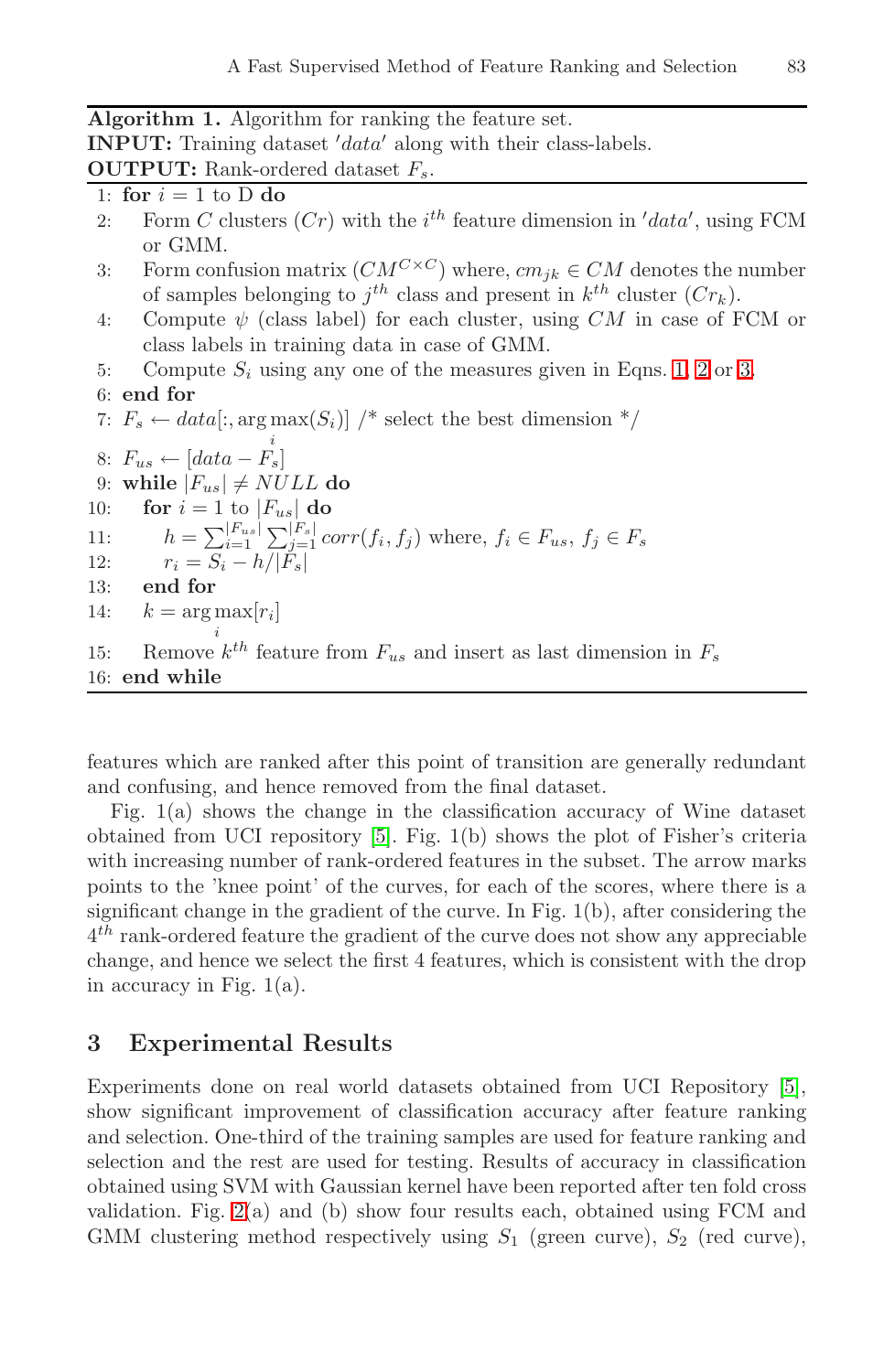

<span id="page-4-0"></span>Fig. 1. Plot of (a) classification accuracy  $\&$  (b) Fisher's criteria [w](#page-5-1)ith increasing number of rank-ordered features. Wine Dataset has been used from UCI Repository [5].

|                             | Total $\%$ | Accuracy % |       |       |            |       | Time (in secs.)                                                                                        |  |            |                      |
|-----------------------------|------------|------------|-------|-------|------------|-------|--------------------------------------------------------------------------------------------------------|--|------------|----------------------|
| Dataset                     |            | <b>FCM</b> |       |       | <b>GMM</b> |       |                                                                                                        |  |            | $-$ FCM GMM M.I. [1] |
|                             |            |            | $S_2$ | $S_3$ | $S_1$      | $S_2$ | $S_3$                                                                                                  |  |            |                      |
| $\overline{\text{C}}$ ancer | 86.77      |            |       |       |            |       | $[92.70]$ 93.08 92.90 92.00 91.54 92.53 0.20                                                           |  | 1.37       | 14.84                |
| Lymph                       | 57.45      |            |       |       |            |       | $(67.9878.5172.55770.2166.06667.5570.39)$                                                              |  | 0.76       | 3.23                 |
| Metadata                    | 29.09      | 69.83 100  |       |       | 100 100    | 100   | 100                                                                                                    |  | 14.20 3.35 | 542.76               |
| Spectf                      | 52.88      |            |       |       |            |       | $ 63.58 63.65 64.81 64.8166.5465.38 3.60 $                                                             |  | 4.19       | 90.64                |
| <b>Vehicle</b>              | 26.19      |            |       |       |            |       | $29.66$ 29.66 31.17 33.63 35.20 37.14 1.44                                                             |  | 6.81       | 1669                 |
| Zoo                         | 80.31      |            |       |       |            |       | $\left  89.84 \right  94.84 \left  96.72 \right  95.94 \left  95.47 \right  92.81 \left  0.55 \right $ |  | 0.61       | 2.07                 |

**Table 1.** Accuracy and computational time of the proposed feature ranking and selection method using both FCM & GMM clustering. (best result in bold)

 $S_3$  (blue curve) and mutual information (mustard curve) [1] as feature ranking measures. The magenta horizontal line shows the classification accuracy using total dataset (baseline). Table 1 gives a comparative study of the classification accuracy obtained using two different clustering methods along with the baseline accuracy using total dataset. It also shows the average time taken (in seconds) to compute the feature ranking and selection using any of the proposed measures  $(S_1, S_2 \text{ or } S_3)$ , with respect to the method using Mutual Information [1].

# **4 Conclusion**

We have observed the performance of the feature selection algorithm on real world datasets. Most of the existing feature selection algorithms are time consuming and parametric. To overcome this problem, we propose a fast nonparametric selection algorithm which improves the classification accuracy. Results discussed in the paper show that the proposed feature ranking method is better than in [1].